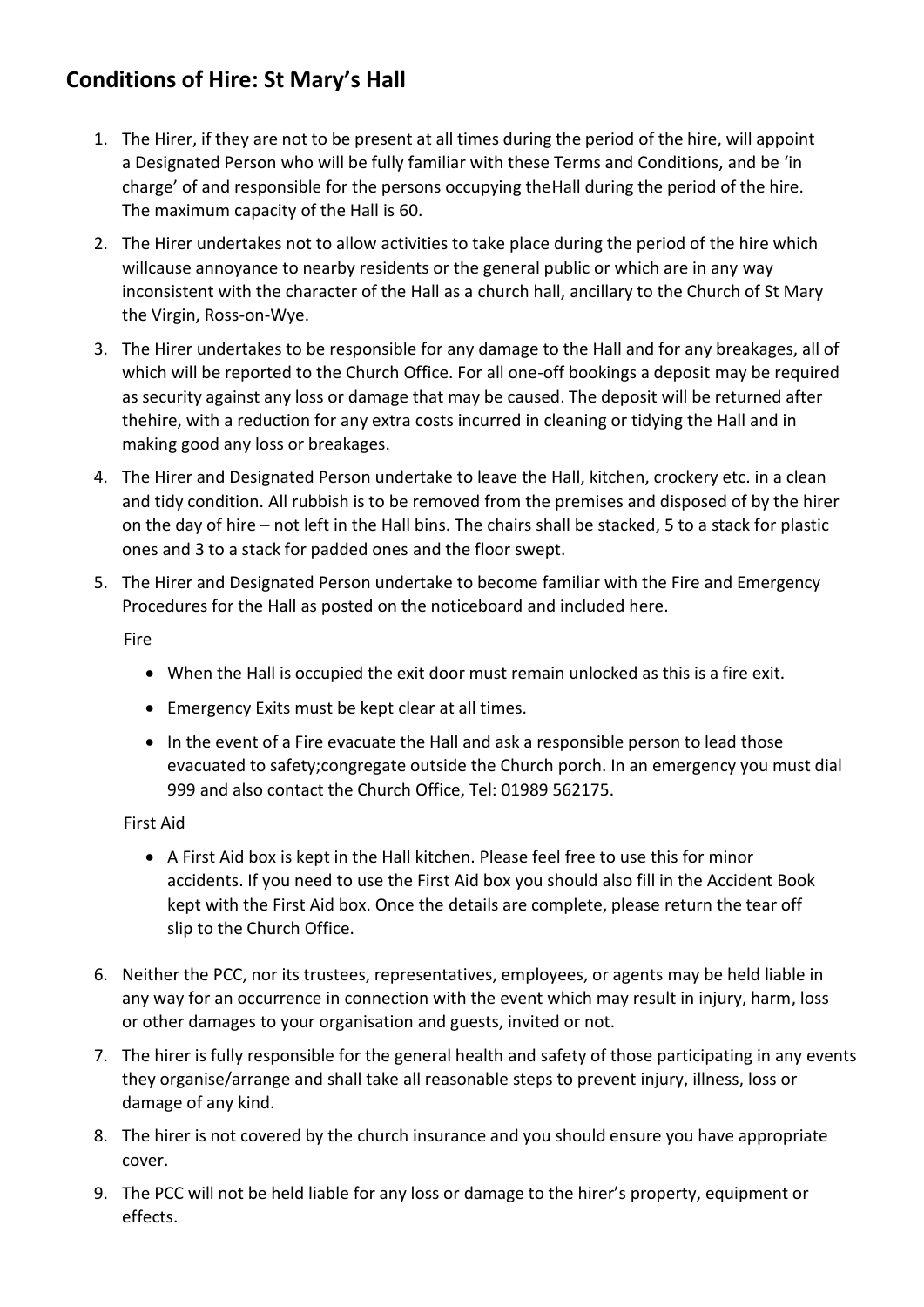- 10. In any activities involving children, young people or vulnerable adults, the hirer must comply with all current safeguarding legislation and government guidance. Additionally, you should ensure that you have your own safeguarding policies and procedures in place (copies of which are to be provided if requested) and ensure that all children, young people and vulnerable adults are protected at all times. Appropriate DBS checks should have been carried out as required. Neither the PCC nor its trustees, representatives, employees or agents accept responsibility for any failure to comply with these requirements.
- 11. The hirer is responsible for obtaining any permissions or licences that may be needed for their event.
- 12. The Hall is a non-smoking areas and the hirer must ensure compliance with this requirement and must ensure that all areas of the churchyard around the church building and church hall are kept clean if used by smokers.
- 13. The Hirer shall ensure that no animals (including birds) except guide dogs are brought into the Hall, other than for a special event agreed by the Church Hall committee. No animals, including guide dogs are to enter the kitchen at any time.
- 14. The PCC reserves the right to decline any booking.

## **Notes**

The key may be obtained from the keysafe outside the door and must be put back after the event. The Church Administrator willprovide the current code.

Any problems encountered regarding the Hall should, in the first instance, be reported to theChurch office. Tel: 01989 562175 email: [administrator@rossparishes.uk](mailto:administrator@rossparishes.uk)

The current charge for use of the Hall is £10 per hour for all users.

*June 2022*